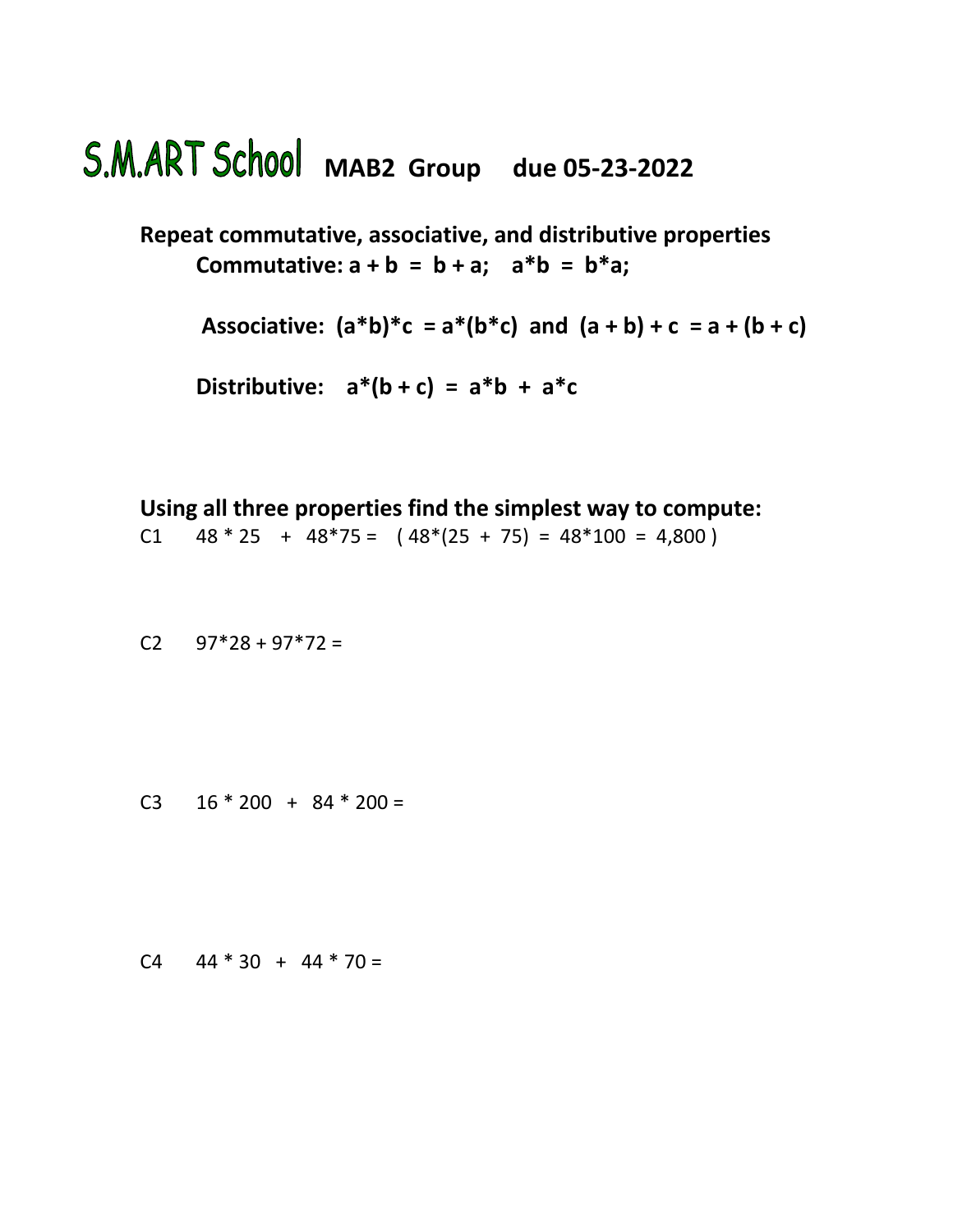C5  $44 * 67 + 44 * 33 =$ 

C6  $84*200 - 16*200 =$ 

C7  $2 * 765 * 5 =$ 

W1 During his vacation Walter earned \$3.40 a week delivering papers and \$1.35 more running errands. How much did he make in 9 weeks at this rate?

W2 Frank earned \$38.25 during 9 weeks of his vacation. How much did that average per week?

W3 Sarah and Mark together have 125 coins; and Sarah has 4 times more coins than Mark. How many coins does Sarah have?

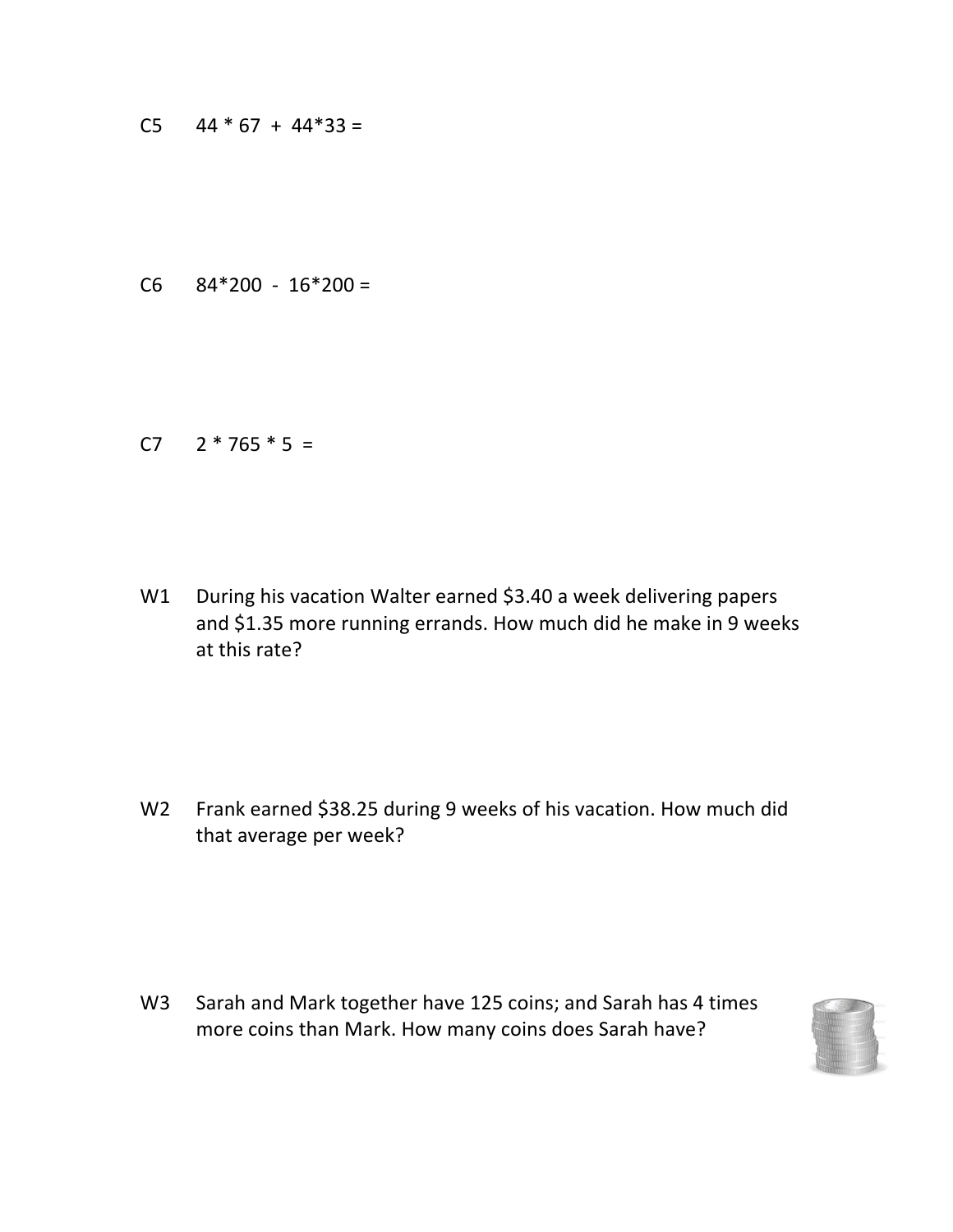

## **Find all possible values of x, so that the following statements are true**

E1  $78 / x = 6$  E2  $78 / (2^* x + 1) = 6$ 

E3  $72 / x = 18$  E4  $72 / (2^* x + 1) = 24$ 

E5  $150 / x = 25$  E6  $175 / (2*x + 1) = 25$ 

E7  $200 / (x + 1) = 25$  E8  $225 / (x + 1) = 25$ 

- B1 How much is 2/7 of 49? (Twice as much as 1/27 of 49)
- B2 How much is 3/7 of 49?